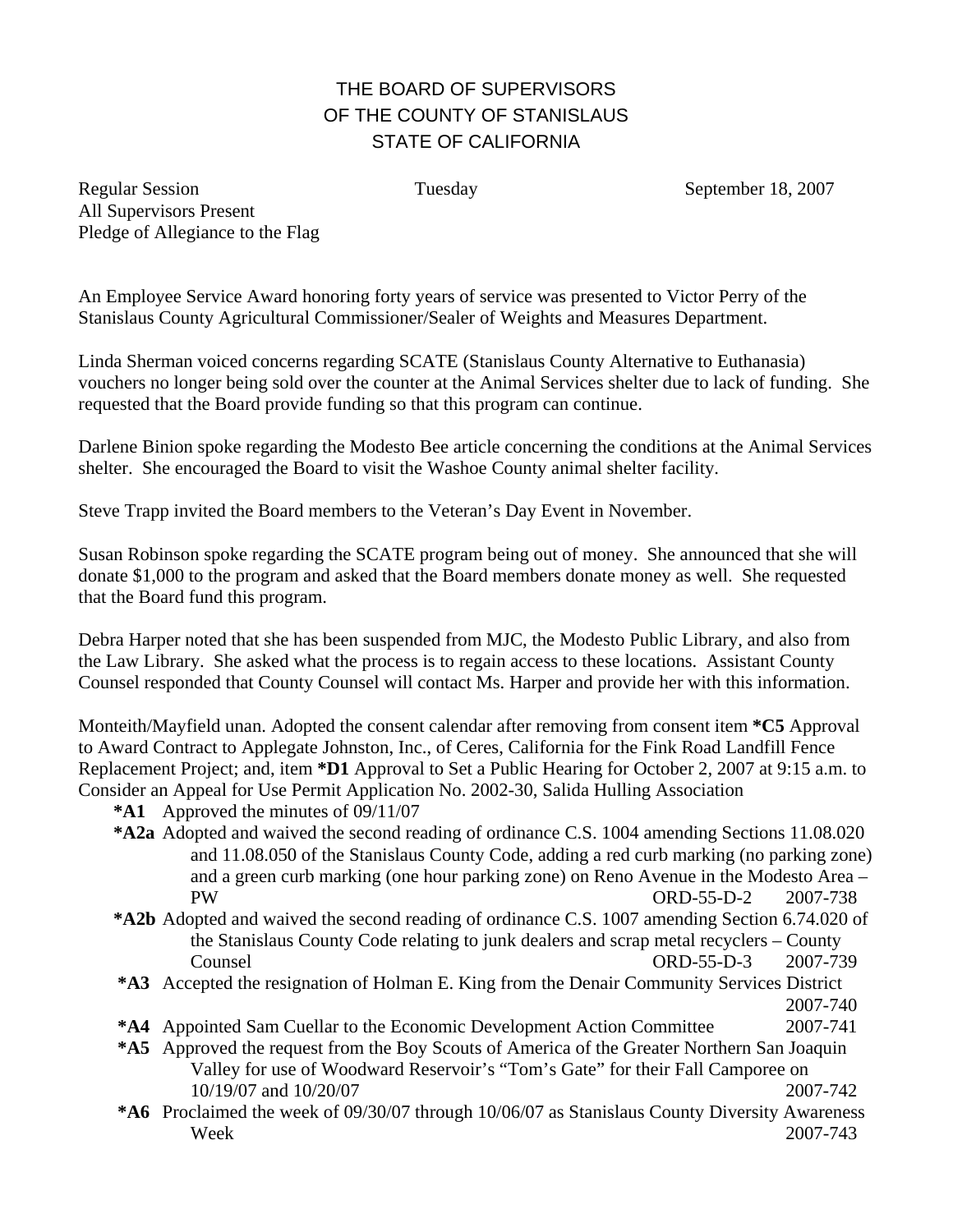| $*$ A7 | Approved a commendation for Covanta Energy upon receiving the STAR Status in                                                                                                    |          |  |
|--------|---------------------------------------------------------------------------------------------------------------------------------------------------------------------------------|----------|--|
|        | CalOSHA's Voluntary Protection Program                                                                                                                                          | 2007-744 |  |
|        | *B1a Adopted the decision of the Nuisance Abatement Hearing Board regarding 1701 S. Golden                                                                                      |          |  |
|        | State Boulevard, Turlock, CA (CE No. 07-43) – DER                                                                                                                               | 2007-745 |  |
|        | *B1b Adopted the decision of the Nuisance Abatement Hearing Board regarding 205 S. Santa Ana                                                                                    |          |  |
|        | Avenue, Modesto, CA (CE No. 07-159) - DER                                                                                                                                       | 2007-746 |  |
|        | *B1c Adopted the decision of the Nuisance Abatement Hearing Board regarding 3231 Paradise                                                                                       |          |  |
|        | Road, Modesto, CA (CE No. 07-187) - DER                                                                                                                                         | 2007-747 |  |
| $*B2$  | Approved FY 2007-08 In-Home Supportive Services Public Authority of Stanislaus County                                                                                           |          |  |
|        | Administrative Rate of \$0.32 per Individual Provider paid hour; and, authorized CSA to                                                                                         |          |  |
|        | request the State Department of Social Services increase the Stanislaus County IHSS                                                                                             |          |  |
|        | Public Authority Administrative Rate - CSA                                                                                                                                      | 2007-748 |  |
| $*B3$  | Approved the Master Agreement and MOU with the State Department of Health for AIDS                                                                                              |          |  |
|        | services for the term of 07/01/07-06/30/10; and, authorized the HSA Managing Director,                                                                                          |          |  |
|        | or her Designee, to sign and execute the amended contract and MOU – HSA                                                                                                         | 2007-749 |  |
| $*B4$  | Accepted the responses to the remainder of the Civil Grand Jury Final Report; authorized the                                                                                    |          |  |
|        | Chairman to forward the response to the Presiding Judge of the Superior Court; and,                                                                                             |          |  |
|        | directed the CEO to ensure that the recommended actions approved by the Board be                                                                                                |          |  |
|        | followed and completed by each County Department and report back to the Board as                                                                                                |          |  |
|        | appropriate - CEO<br>$M-39-K-8$                                                                                                                                                 | 2007-750 |  |
| *C1    | Finds that Ordinance C.S. 1009 amending §11.08.120 of the Stanislaus County Code, adding a<br>No Truck Parking Zone on Lander Avenue in the Turlock Area is not subject to CEQA |          |  |
|        | (Public Resources Code, § 2100 et. seq.); and, introduced and waived the first reading of                                                                                       |          |  |
|        | Ordinance C.S. 1009 – PW<br>ORD-55-D-5                                                                                                                                          | 2007-751 |  |
| $*C2$  | Find that Ordinance C.S. 1010 amending §11.16.030 of the Stanislaus County Code, adding a                                                                                       |          |  |
|        | Fourteen Thousand Pound Weight Limit on Sonora Avenue in the Modesto area is not                                                                                                |          |  |
|        | subject to CEQA (Public Resources Code, § 2100 et. seq.); and, introduced and waived the                                                                                        |          |  |
|        | first reading of Ordinance C.S. 1010 – PW<br>ORD-55-D-6                                                                                                                         | 2007-752 |  |
| $*C3$  | Approved the purchase agreement to acquire road right-of-way for the Albers Road at Milnes                                                                                      |          |  |
|        | Road Intersection Project, Parcel Owners J.E. Cargill and Virginia Cargill, APN: 014-033-                                                                                       |          |  |
|        | 004; authorized the Chairman to execute the agreement; directed the Auditor-Controller to                                                                                       |          |  |
|        | increase appropriations and estimated revenue for the Albers Road at Milnes Road                                                                                                |          |  |
|        | Intersection Improvement Project by \$51,609 per the financial transaction sheet; and,                                                                                          |          |  |
|        | directed the Auditor-Controller to issue a warrant in the total amount of \$51,609, payable                                                                                     |          |  |
|        | to Fidelity National Title Company, for the purchase amount of \$50,109 and \$1,500 for                                                                                         |          |  |
|        | estimated escrow fees and title insurance – PW                                                                                                                                  | 2007-753 |  |
| $*C4$  | Approved the balancing contract change order and the contract increase with Teichert                                                                                            |          |  |
|        | Construction, Inc., of Turlock, California, for the construction of the Geer Road at Fox                                                                                        |          |  |
|        | Road Intersection Improvement Project; authorized the Chairman of the Board to execute                                                                                          |          |  |
|        | the balancing contract change order; and, directed the GSA Director/Purchasing Agent to                                                                                         |          |  |
|        | increase the contract with Teichert Construction, Inc., in the amount of \$22,708.51, for                                                                                       |          |  |

**\*E1** Introduced and waived the first reading of Ordinance C.S. 1008 amending §10.13.010 C. of the Stanislaus County Code regarding card room regulations – County Counsel

additional construction services – PW 2007-754

ORD-55-D-4 2007-755

Mayfield/Monteith (4-0)(Grover abstained) **\*C5** Awarded contract in the amount of \$349,457.23 to Applegate Johnston, Inc., of Ceres, California, for the construction of the Fink Road Landfill Fence Replacement Project; authorized the GSA Director/Purchasing Agent to execute a contract in the amount of \$349,457.23 with Applegate Johnston, Inc.; authorized the Director of Public Works to execute change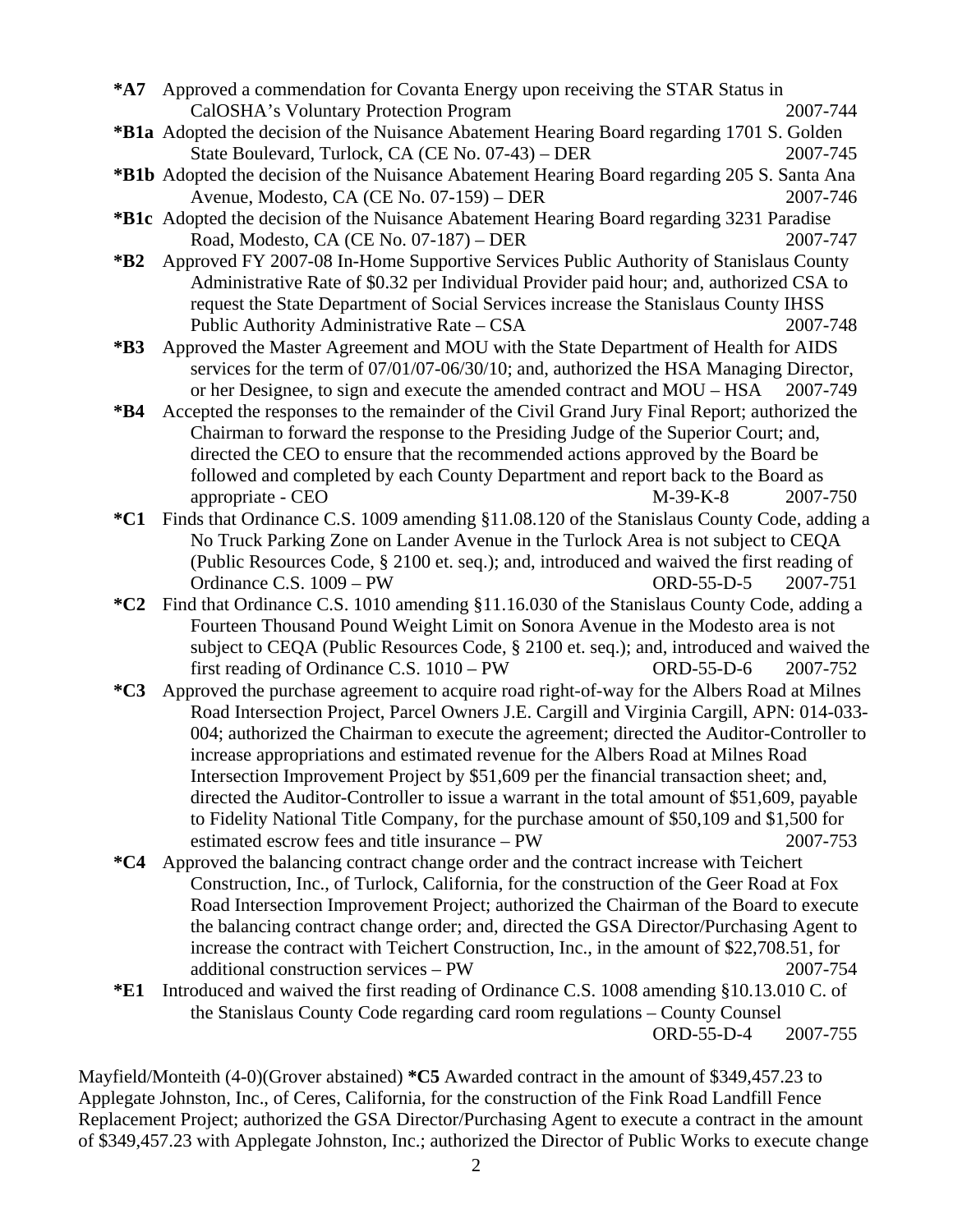orders in accordance with Public Contract Code, § 20142; and, upon project completion, authorized the Director of Public Works to accept the completed improvements and perform all necessary closeout activities – PW 2007-756

Grover/DeMartini (3-1)(Monteith opposed)(Mayfield abstained) **\*D1** Set a public hearing for 10/2/07, at 9:15 a.m., to consider an appeal of Use Permit Application No. 2002-20, Salida Hulling Association, a request for an almond hulling & shelling facility on approximately 50.42 acres, in A-2-40 (General Agriculture) zoning district, located on the northeast corner of State Route 132 (Maze Boulevard) and Dakota Avenue intersection, Modesto area APN: 007-024-006. This matter is a continuation of an appeal considered on 11/04/03, by the Board of Supervisors, however, this appeal is based on different grounds - Planning 2007-757

## **Recessed to sit as the Stanislaus County In-Home Supportive Services Public Authority at 7:07 p.m.**

Grover/DeMartini unan. **6:40pm** Approved the consent calendar **6:40pm** (**\*II-A**) Approved the minutes of 07/24/07

Grover/DeMartini unan. **6:40pm (V-A)** Approved FY 2007-08 In-Home Supportive Services Public Authority of Stanislaus County Administrative Rate of \$0.32 per Individual Provider paid hour; and, authorized CSA to request the State Department of Social Services increase Stanislaus County IHSS Public Authority Administrative Rate 2007-759

## **Reconvened as the Stanislaus County Board of Supervisors at 7:14 p.m.**

Monteith/Grover unan. **B5** Accepted the Mental Health Board Annual Report - BHRS2007-758

**Corr 1** Referred to HSA a copy of *Diabetes: The Growing Epidemic*, a Health Policy Research Brief from UCLA.

**Corr 2** Acknowledged receipt of a copy of the 2006-07 Chancellor's Annual Report and Honor Roll of Donors for UC Merced.

**Corr 3** Referred to the Fish and Wildlife Committee and the Department of Parks and Recreation, three notices from the State of California Fish and Game Commission regarding regulatory actions relating to ecological reserves, prohibition against feeding big game mammals, and sports fishing cleanup regulations.

**Corr 4** Acknowledged receipt of claims and referred to the CEO-Risk Management Division the following claims: Debra Coito, individually and as a successor in interest to Jeremy Wilson; and, Terra White.

Supervisor Mayfield asked for clarification from County Counsel regarding abstaining from voting on an item.

Adjourned at 7:42 p.m.

ATTESTED: CHRISTINE FERRARO TALLMAN, Clerk of the Board of Supervisors of the County of Stanislaus State of California